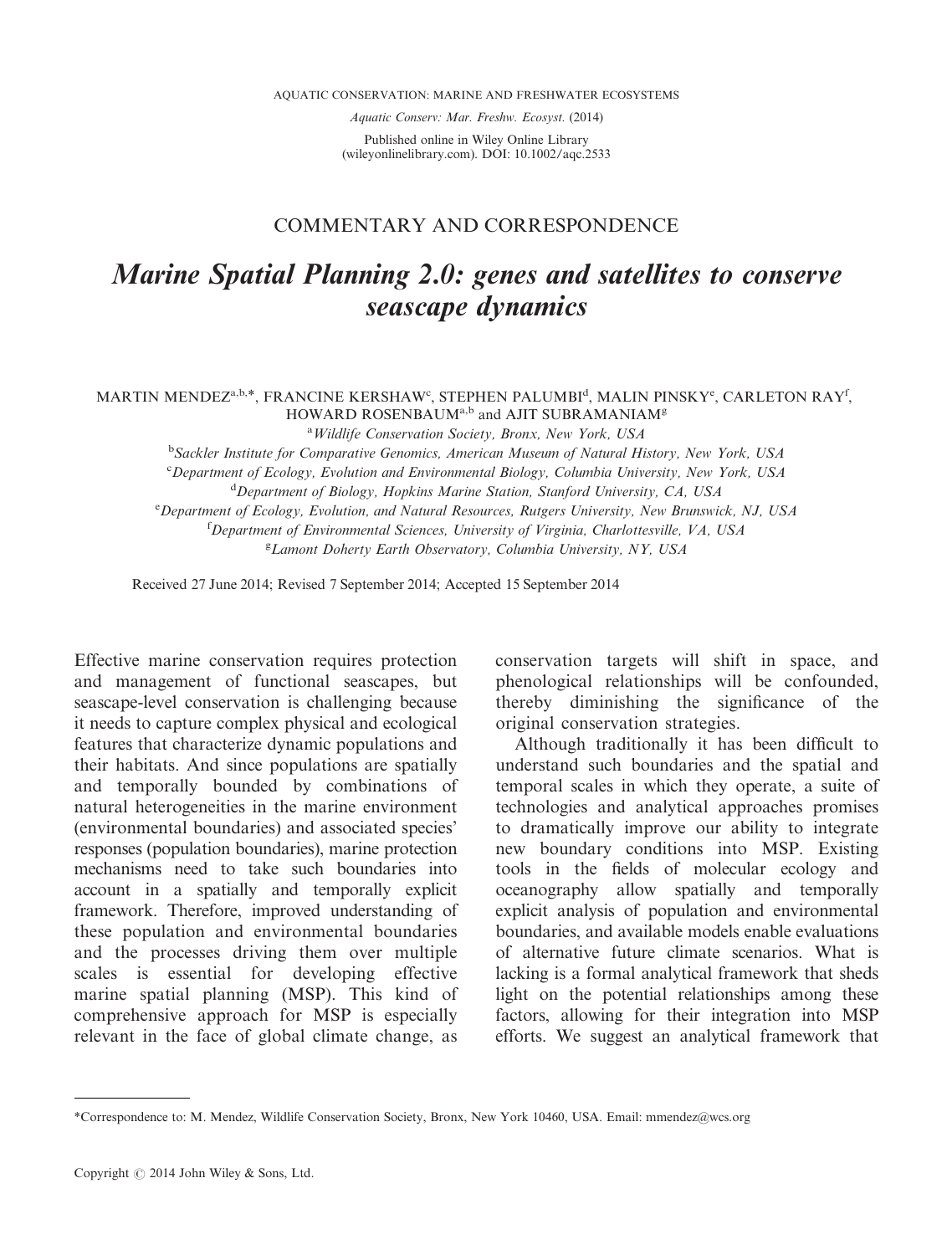allows the integration of genetic data to identify populations in space and time, and remotely sensed oceanographic data to identify environmental boundaries. Such a framework would enable analysis of potential relationships between both types of boundaries and allow assessment of the potential effects of future environmental change. Specifically, this framework would make possible: (i) the identification of natural populations considering their actual spatial scale, which remains challenging for most species and especially for marine wildlife that is difficult to observe; (ii) identification of environmental breaks that delimit marine seascapes; (iii) the elucidation of ecological links between populations and their seascapes, which remain largely unexplored given the general lack of dialogue among marine ecologists, evolutionary biologists, and oceanographers; (iv) the exploration of potential change of seascape conditions and boundaries under a changing climate; and (v) the integration of these biological, environmental and anthropogenic issues to provide concrete recommendations for conservation and management.

On the one hand, genetic tools provide a great deal of information about species and populations, and should therefore become more integrated into MSP. Derived from the quantification of genetic diversity at different hierarchical levels in a spatially explicit context, these tools offer insights into the resolution of species and population units and their spatial patterns, estimations of population size, of gene flow between populations, and real-time estimations of dispersal. The importance of genetics has, in fact, been highlighted in international policy mechanisms, such as the Convention on Biological Diversity (CBD), which recognizes that genetic tools represent important knowledge gaps in the identification of marine areas in need of protection (CBD, 2010), and for characterizing marine Ecologically and Biologically Significant Areas (EBSAs) (CBD, 2008). In practice, however, conservation and management initiatives with regard to MSP (e.g. choosing sites for marine protected areas) are generally devoid of genetic information (Laikre et al., 2010). Planning approaches remain primarily concerned with the identification of ecological patterns based on mapping ecoregion-scale species richness, presence, abundance and/or movement information interpolated from observation data. What is lacking is an integration of the spatial distribution of actual biological units (populations) and the evolutionary processes that give rise to such units. Genetic tools are especially suited to understand these evolutionary processes and uncover different units at the species-population level.

On the other hand, gathering meaningful environmental data at scales that match the above-mentioned biological considerations, and at a spatial extent that enables capturing oceanographic processes, has been hindered by technological limitations until the recent development of high resolution remote-sensing including dedicated marine sensors, and new and evolving climate modelling techniques for the marine environment. Integration of genetic and broad-scale environmental data has been accordingly constrained, in large part by the lack of technology appropriate to the required scales of analyses, the high cost of such technologies, and limited institutional capacity. However, remote sensing now enables characterization of the marine environment at a level of detail sufficient to identify boundary conditions at regional scales. Climate models with spatial resolution relevant to studying population structure are beginning to become available. Capitalizing on existing technology and recent advances in genetics and remote sensing, we can now attempt a joint understanding of biological and environmental boundaries, their dynamic relationships and potential sensitivity to future climate change, and therefore integrate such knowledge into MSP.

In 2012, as we witnessed the failure to meet the target agreed at the World Summit of Sustainable Development a decade ago to establish a globally representative network of marine protected areas, a new Strategic Plan for Biodiversity by the Convention on Biological Diversity established new targets, including the protection of at least 10% of coastal and marine areas through effective marine protected areas (Aichi Target 11, URL: http:// www.cbd.int/sp/targets/default.shtml). While we embrace these much needed conservation targets, we call for a focused and integrative scientific